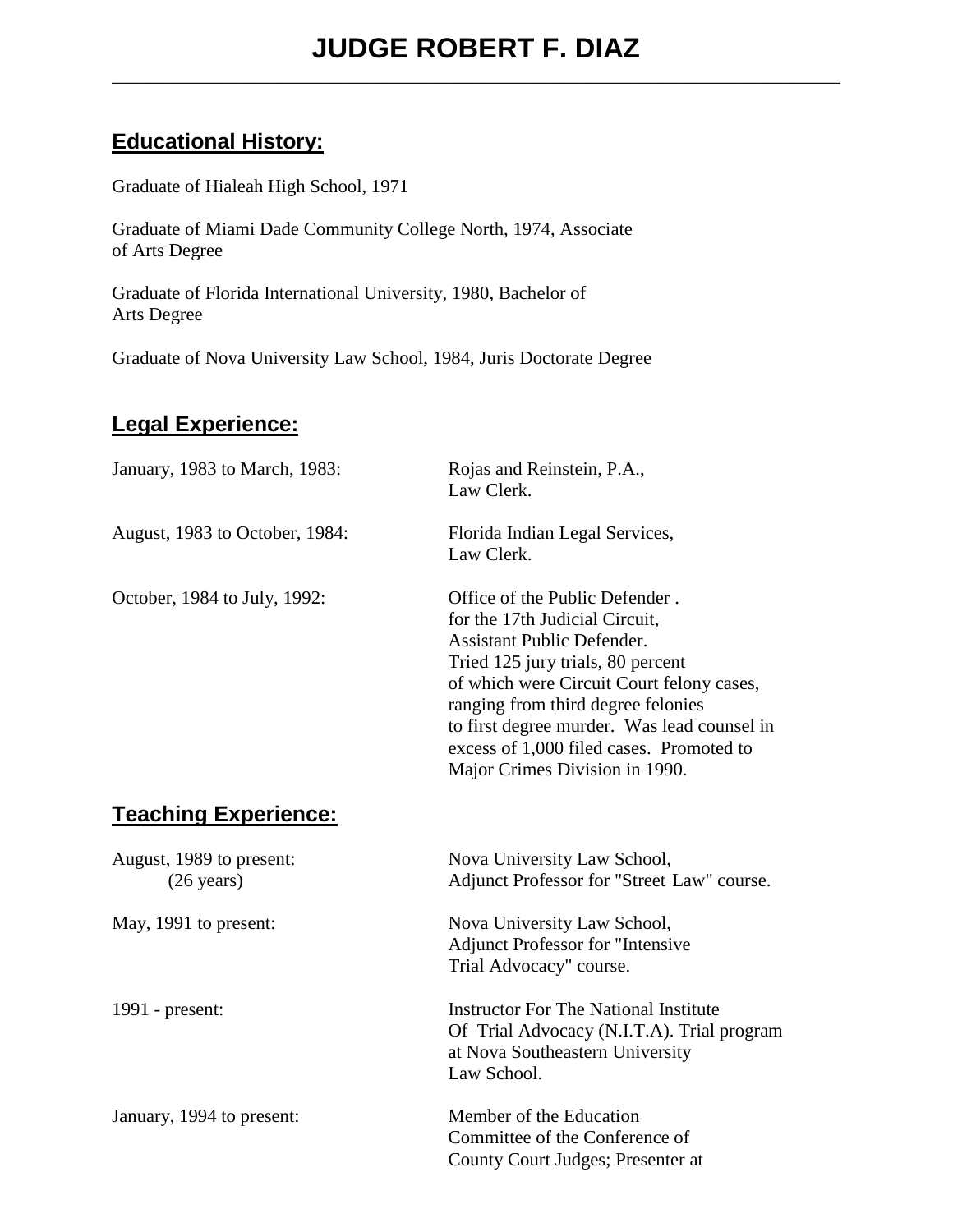|                        | the Conference of County Court<br>Judges on Disqualification, DUI<br>and other areas of law.                                                                                                                                           |  |  |
|------------------------|----------------------------------------------------------------------------------------------------------------------------------------------------------------------------------------------------------------------------------------|--|--|
| May, 1994 to present:  | Faculty Member and Presenter for<br>the College of Advanced Judicial<br><b>Studies</b>                                                                                                                                                 |  |  |
| June, 1994 to present: | Mock Trial Faculty Member for the<br>State of Florida - New Judges' College.<br>Training all new judges who are elected or<br>appointed in the State of Florida.                                                                       |  |  |
| August, 1994 to 1997:  | Instructor for the Florida Bar's<br><b>Public Defender/State Attorney</b><br>Trial Training Program at the<br>University of Florida College of<br>Law, Gainesville, Fl.                                                                |  |  |
| <b>Professional</b>    |                                                                                                                                                                                                                                        |  |  |
| July, 1992:            | Appointed by Governor Lawton<br>Chiles to the County Court bench<br>in and for Broward County, Florida.                                                                                                                                |  |  |
| November, 1992:        | Elected by the citizens of Broward<br>County, Florida to a four year term as<br>County Court Judge in and for Broward<br>County, Florida, elected with the highest<br>number of votes in a judicial race<br>in Broward County history. |  |  |
|                        | Was assigned to the Civil<br>Division for the first 12 months.<br>Presently assigned to the<br>Criminal Division presiding over<br>misdemeanor cases.                                                                                  |  |  |
| 1992 - present:        | Speaking to 10 -15 high school and<br>middle school classes each year on the<br>Importance of Education and the Law!                                                                                                                   |  |  |
| 1997 - 2002:           | Teen Court Judge - presided over<br>Teen Court Trials.                                                                                                                                                                                 |  |  |
| 1997 - 2018            | <b>Executive Board member Stephen Booher</b><br><b>Inns of Court Nova Law Center</b><br>Law student Liaison.                                                                                                                           |  |  |
| 1997 & 1999:           | Keynote speaker for the graduating<br>class - Nova Southeastern University<br>Shepard Broad Law Center                                                                                                                                 |  |  |
| 2000 - Present:        | Member of the Board of Governors of                                                                                                                                                                                                    |  |  |